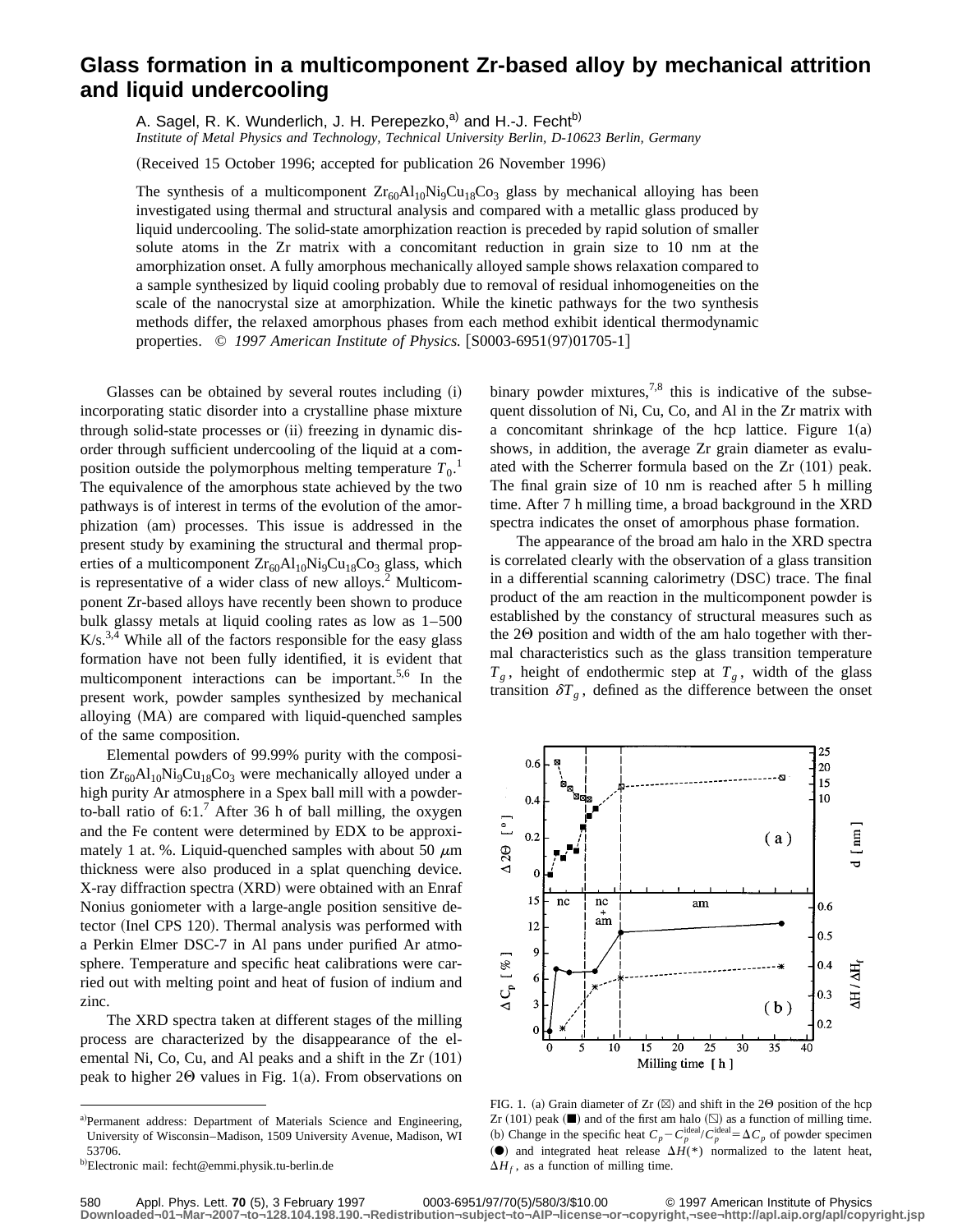

FIG. 2. DSC traces of 11 h, 11 h+annealed, 36 h mechanically milled samples, and rapidly quenched splat with a heating rate of 10 K/min.

and the maximum of glass transition as shown in Fig. 2, and the crystallization enthalpy at a given heating rate. DSC thermograms from powder specimens after 11 and 36 h milling time and from a liquid-quenched alloy are given in Fig. 2 and show a similar  $T<sub>g</sub>$  between the 36 h milled specimen and the liquid-quenched glass for a heating rate of 10 K/min. Moreover, XRD spectra do not reveal any structural difference indicating the similarity of the amorphous state of the powder and the liquid quenched specimen with regard to the above criteria.

In order to investigate further the evolution of the am phase, DSC measurements were performed at different stages of the milling process. Figure  $1(b)$  shows the change in specific heat  $\Delta C_p$  at 320 K of the powder specimen as compared to an ideal solution of the pure elements and the integrated exothermic heat release  $\Delta H$  up to 870 K normalized to the latent heat,  $\Delta H_f$ , as a function of milling time. The overall dependence of  $\Delta C_p$  and  $\Delta H/\Delta H_f$  on milling time correlates well with that of the  $Zr$   $(101)$  peak position in Fig. 1(a). The first increase of 7% in  $C_p$  for milling times 0–3 h is mainly the result of the intermixing reaction of the fast moving alloy species<sup>9</sup> with the Zr matrix together with a possible small contribution from the formation of grain boundaries in the nanoscaled structure. For milling times  $<$ 10 h the enthalpy release consists of contributions due to grain growth as well as the amorphization reaction.<sup>10</sup> The second break in the  $C_p$  increase after a milling time of 8 h is correlated with the onset of the amorphization reaction. For milling times  $>11$  h the final value of the  $C_p$  increase at 12% is similar to the observations made on binary Zr–Al alloys.7 This is in accordance with measurements of the total released enthalpy showing a fraction of the am phase  $>92\%$ for 11 h milling time as compared with the final am specimen after 36 h milling time where  $\Delta H/\Delta H_f$  reaches 0.4, similar to that of the liquid-quenched sample for the same heating rate.

The DSC thermograms in Fig. 2, taken with a heating



FIG. 3. Specific heat as a function of temperature of 36 h milled powder  $(\bullet)$ , liquid-quenched sample  $(*)$ , and equilibrated sample  $(\square)$ . The milled powder and liquid-quenched samples are amorphous while the equilibrated sample is fully crystalline.

rate of 10 K/min, show an increase in  $T<sub>g</sub>$  as function of milling time from 650 K for the 11 h milled sample to 685 K for the final am phase. It is worthwhile noting that the  $T_g$  of the 11 h milled sample is close to that for glassy binary Zr–Ni alloys in the composition range  $60-80$  at. %  $Zr$ .<sup>11</sup> Moreover, the width of the glass transition  $\delta T_g$  decreases as a function of milling time as demonstrated in Fig. 2. Usually,  $\delta T_g$  is about 10–20 K for a given alloy composition.<sup>12</sup> For a multicomponent alloy synthesized from elemental powders, separate local regions can enter the amorphous state at different compositions within the glass forming range and yield a broadened  $\delta T_g$ , which is about 40 K for the 11 h milled sample. Continued milling can serve to homogenize the sample to yield a narrowing of  $\delta T_g$  and an increase in  $T_g$  as supported by the 36 h milled sample. A similar effect on  $\delta T_g$  and  $T_g$  can be produced by thermal annealing as observed in the 11 h sample after annealing at 650 K in Fig. 2. This compositional relaxation effect on  $T_g$  can be opposite to the usual structural relaxation induced by thermal annealing, which yields a lowering of  $T_g$ .<sup>13</sup>

Temperature-dependent specific heat measurements, shown in Fig. 3, were performed with the 36 h milled powder, the splat-quenched alloy and a crystallized specimen (equilibrated at 873 K for four days). The powder and liquidquenched specimens were annealed at  $(T_g-40 \text{ K})$  for 2 h for relaxation before measurement. At temperatures below  $T_g$ the specific heats of both specimens agree very well and, in fact, coincide at  $T<sub>g</sub>$ . As a further probe of the thermal stability and relaxation behavior of different pathways to the am state, continuous heating experiments are useful. For example, in Fig. 4 a kinetics analysis of the crystallization reaction in the liquid-quenched and the MA samples yields equivalent energetics with an activation energy of 3.6 eV. It is useful to note that, in this case, both Arrhenius and Kissinger plots<sup>14</sup> [where ln (heating rate/ $T_c^2$ ) is plotted against  $1/T_c$  yield similar activation energies. This value is close to